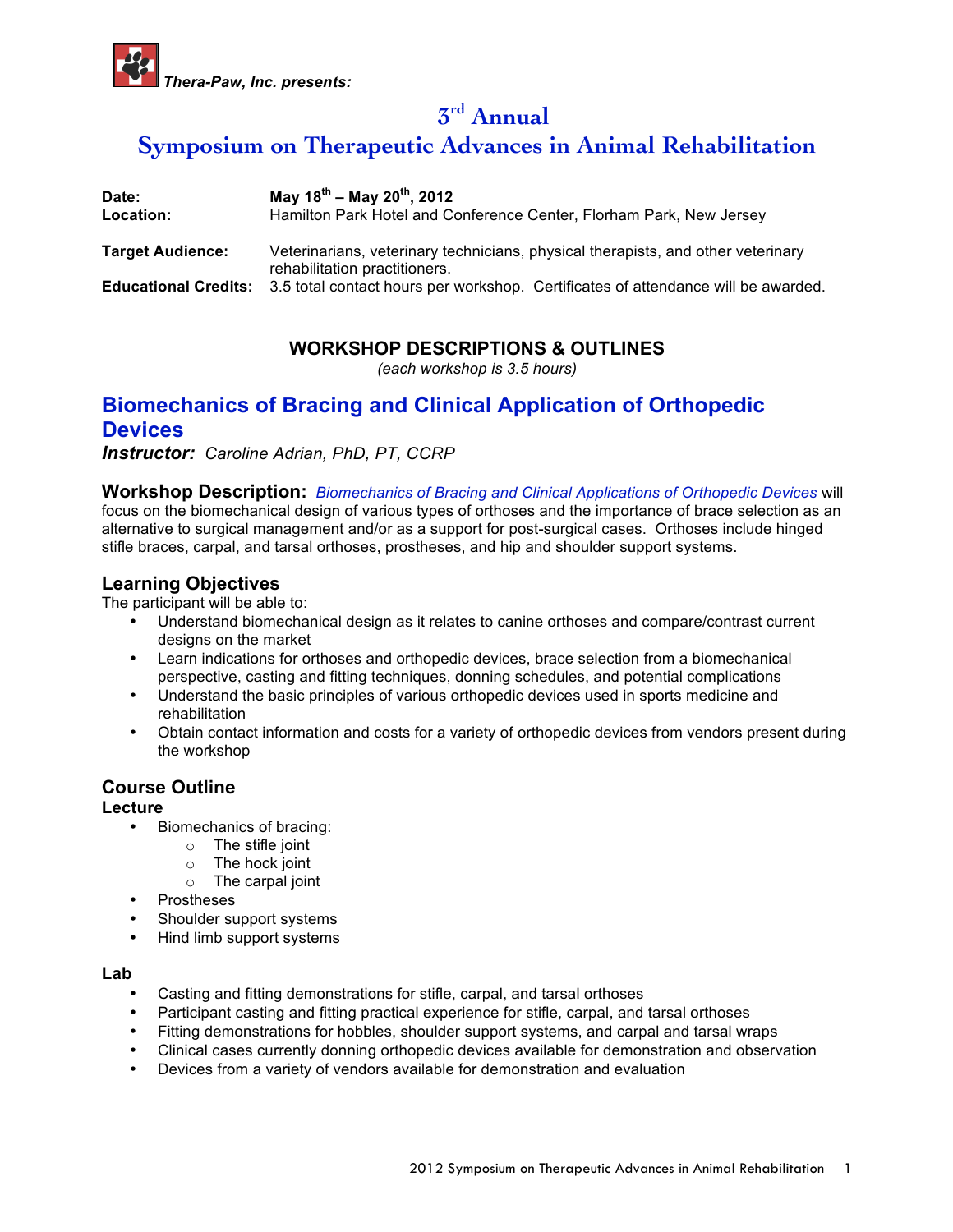# **Gait Analysis and Lameness with Orthopedic and Sports Medicine Assessment**

## *Instructor: Scott Christopher, VMD, CCRP, Veterinary Orthopedic and Sports Medicine Group*

### **Workshop Description:** *Gait Analysis and Lameness with Orthopedic and Sports Medicine*

*Assessment* will be divided into a lecture encompassing an overview of forelimb and hind limb lameness, and objective and subjective gait analysis in dogs. The lab will consist of use of objective and subjective gait analysis in dogs using video and objective gait analysis systems as well as an overview of the orthopedic and sports medicine examination. Objective orthopedic assessments include clinically relevant joint angles, key palpation landmarks, dynamic stress tests, and pathologic isolation.

## **Learning Objectives**

- Participants will learn to grade forelimb and hind limb lameness using various objective and subjective grading scales including visual analog scale and numerical rating scale
- Participants will learn how to identify challenging forelimb, hind limb, and combined lameness
- Participants will compare subjective and objective lameness grading using the GaitRite Gait Analysis System on clinical cases
- Video analysis (real-time and slow motion) of various orthopedic conditions and sports medicine injuries will be evaluated and discussed
- Participants will gain insight into the most commonly presented challenging forelimb and hind limb sports-related injuries in sports medicine practice
- Palpation techniques, isolation methods, and critical landmarks will be demonstrated and practiced
- Clinical cases with 'unknown open diagnosis' of forelimb and hind limb sports-related injuries will be present for group observation and workup

## **Course Outline**

### **Lecture**

- Introduction to gait analysis and lameness assessment
- Grading scales for forelimb and hind limb lameness
- Comparison of subjective lameness grading to objective systems
- Sports-related injury overview
- Head-to-toe, orthopaedic, sports medicine assessment
- Palpation techniques / landmark and injury isolation<br> **OBSIONS S** Supraspinatus tendinopathy
	- MSI/MSS ° Supraspinatus tendinopathy ° Jump Down Syndrome (TFMCP)
	- o Flexor carpi ulnaris sprain ° Carpal integrity ° SI-LS-Iliopsoas-hip complex
	- o Gracilis Syndrome ° CCL early partial insufficiency ° Meniscal injury
	- o Achilles complex ° Tarsal integrity

### **Lab**

- Video analysis (real-time and slow motion) of various orthopedic conditions and sports medicine injuries will be evaluated and discussed
- Forelimb and hind limb lameness grading using visual analog scale and numerical rating scale on clinical cases and video
- Forelimb and hind limb lameness grading using the GaitRite Gait Analysis System on clinical cases
- Orthopedic sports medicine examination demonstration
- Participant palpation of critical landmarks and isolation techniques
	- o Medial shoulder compartment (Subscapularis/MGL/Labrum/Capsule)
	- o Biceps or elbow…or both? Shelbow???
	- $\circ$  Supraspinatus tendinopathy insertionopathy core lesion
	- o Medial coronoid process and medial compartment
	- o Flexor carpi ulnaris ° Carpal integrity ° SI-LS-Iliopsoas-hip isolation
	- o CCL compression test ° McMurray test ° Gracilis Syndrome
	- o Achilles integrity ° Tarsal integrity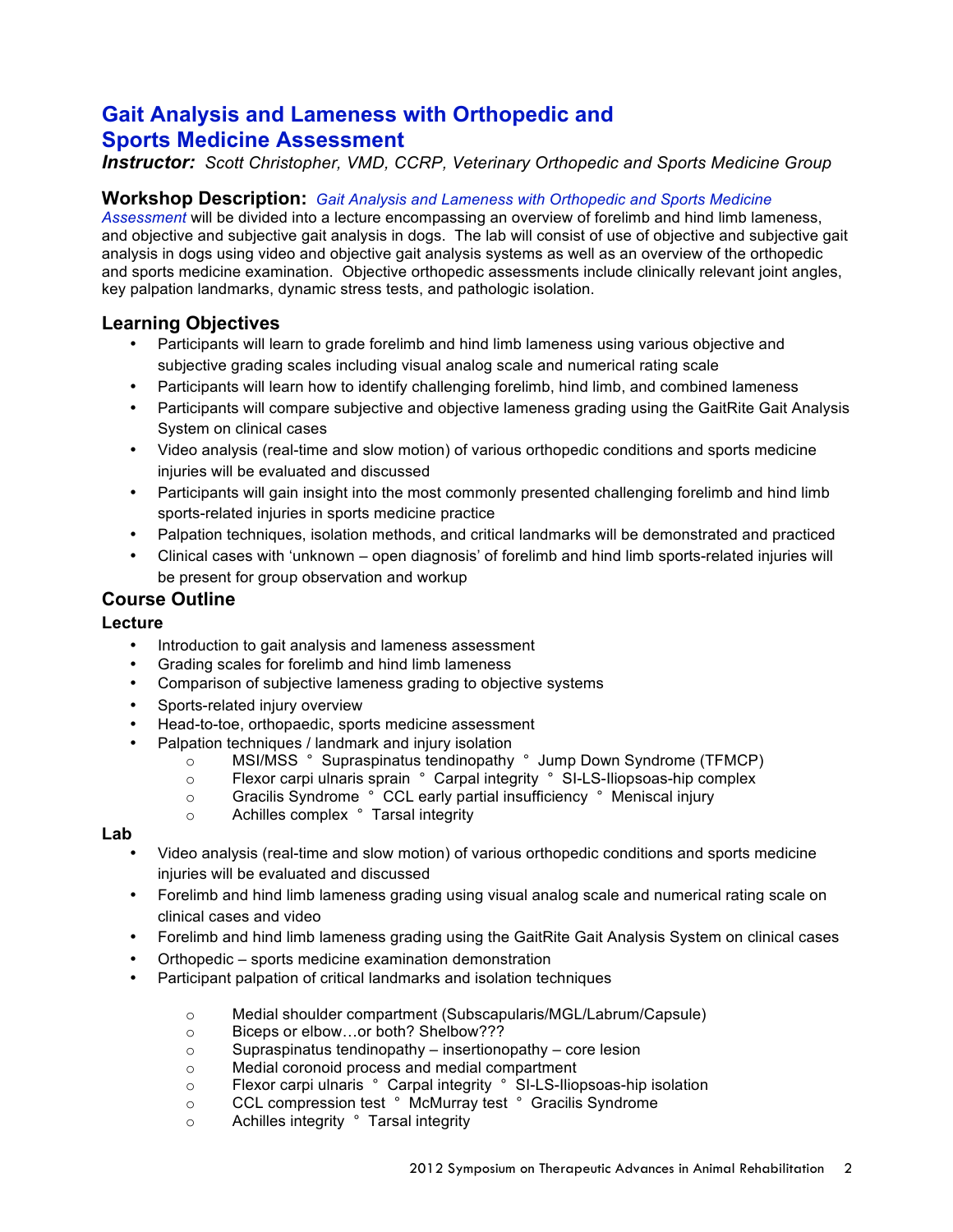# **Physical Therapy Assessment and the Pathofunctional Exam: A Prerequisite to Treatment**

*Instructor: Laurie Edge-Hughes, BScPT, MAnimSt (Animal Physio), CAFCI, CCRT*

#### **Workshop Description:** *Physical Therapy Assessment and the Pathofunctional Exam: A Prerequisite*

*to Treatment* will focus on the process by which a physical therapy examination and diagnosis (aka pathofunctional diagnosis) is derived. Successful rehabilitation of any patient can only occur when the pretreatment assessment identifies not only the site of the lesion, but also the impact of the lesion, as well as the functional capabilities and dysfunctions in that patient. Clinical reasoning skills and physical therapy manual assessment techniques will be discussed and demonstrated utilizing real cases.

#### **Learning Objectives**

- Participants will gain an understanding of physical therapy assessment terminology and the difference between a pathoanatomical diagnosis and a pathofunctional diagnosis
- Participants will familiarize themselves with the concepts of end feels, joint play, capsular patterns, myotomes, dermotomes, etc
- Participants will be led through clinical reasoning sessions with a number of dogs highlighting not only the pathoanatomical diagnosis but the FUNCTIONAL problems and limitations affecting the patient (i.e. the pathofunctional assessment)
- Participants will be guided in conducting their own pathofunctional assessment in a group
- If time permits discussion regarding treatment planning can be conducted

### **Course Outline**

#### **Lecture:**

• PT Assessment 101

#### **Lab:**

Feeling end feels and joint play on each other

#### **Lab:**

• Assessment demonstrations with class engagement / participation to work through a clinical reasoning form

#### **Lab:**

• Group assessments of dogs and presentation of findings to class with feedback from instructor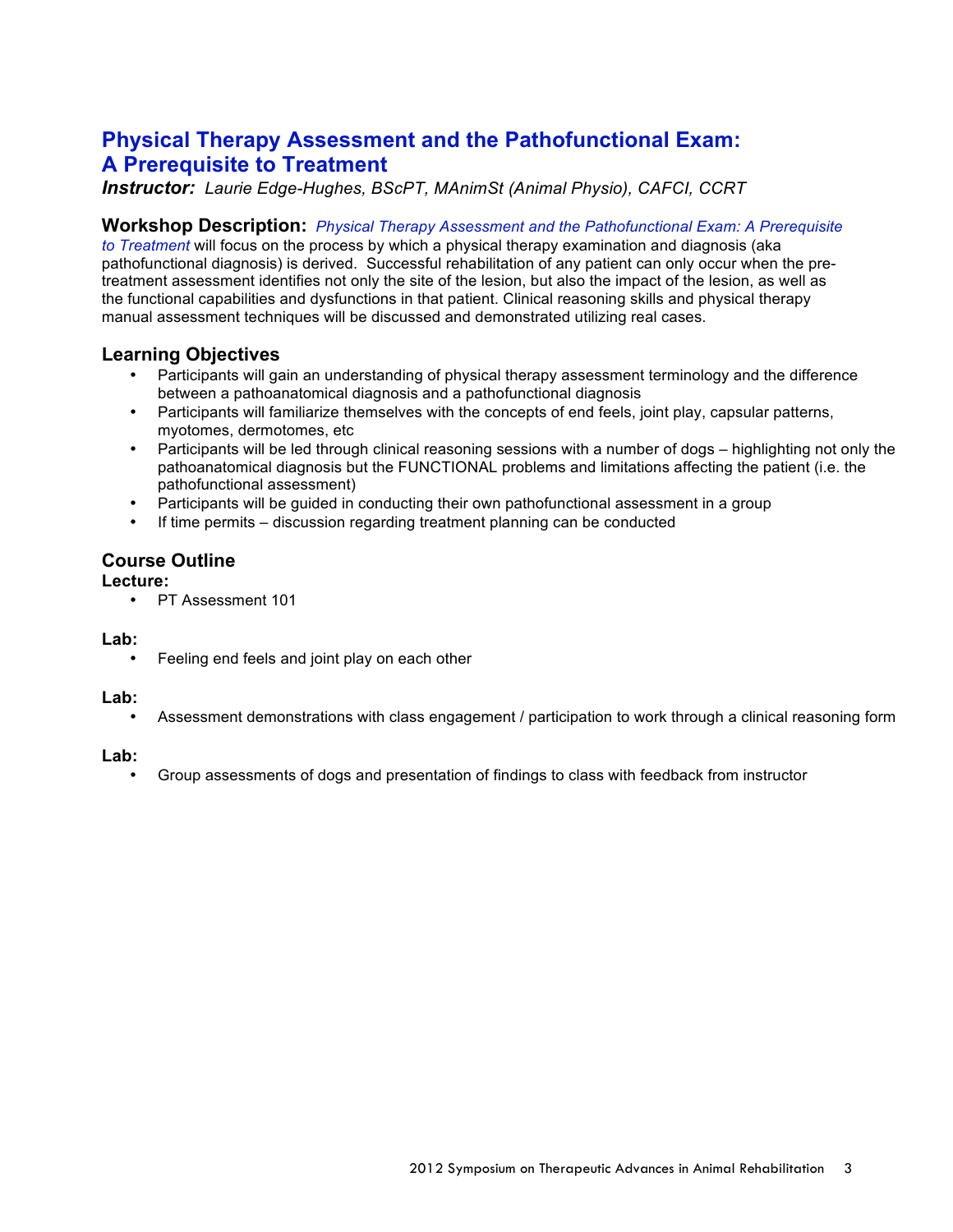# **Conservative Management of Canine Cruciate Ligament Deficiency**

*Instructor: Laurie Edge-Hughes, BScPT, MAnimSt (Animal Physio), CAFCI, CCRT*

**Workshop Description:** *Conservative Management of Canine Cruciate Ligament Deficiency* will focus on the hot topic of non-surgical management of cruciate tears (both full and partial). There is an abundance of human literature that points to successful management of cruciate insufficiency without surgery, which can serve as the springboard to treatment planning and progress in the dog with cruciate disease. Many clients are looking for non-surgical options for their dog (due to financial constraints, age or health of the animal, or other non-descript reasons). What is YOUR plan to manage these clients and not lose them from your practice entirely?

# **Learning Objectives**

- Participants will gain an appreciation of the possibilities to return to function following a cruciate tear with rehab – through examination of human literature
- Based on therapeutic goals and plans for conservative management of cruciate deficiency in human literature, canine applications can be deduced
- Participants will be able to evaluate a stifle to determine the grade of cruciate tear and presence or absence of a meniscal lesion
- Participants will understand the steps to progress an animal with a cruciate tear through a rehab program (some modalities, some manual therapy, and plenty of exercise techniques)

# **Course Outline**

**Lecture:**

• Background information will be presented – a brief overview of what we know about cruciate deficiency in the canine literature, and a broader overview of what has been shown to be successful for conservative management of cruciate deficiency in human literature

**Lab:**

- Assessing the stifle grading cruciate tears and evaluating the meniscus
- **Lab:**
	- Manual treatments for the stifle and discussion of therapeutic modalities uses

**Lab:**

• Practicing of exercise techniques to target the goals for treatment of cruciate deficiency

# **Building the Canine Athlete: Core Strengthening and Proprioceptive Techniques**

*Instructor: Chris Zink, DVM, PhD, DACVSMR*

### **Workshop Description:** *Building the Canine Athlete: Core Strengthening and Proprioceptive*

*Techniques* is intended to provide participants with an understanding of basic and advanced techniques to a) build core body muscles in active dogs and b) improve proprioception to perfect coordination and athletic performance as well as help prevent injuries. Decision-making algorithms for use of these skills for rehabilitation of specific injuries and degenerative conditions will be highlighted.

## **Learning Objectives**

- Participants will learn the indications for core body and proprioceptive exercises for rehabilitation and athletic strengthening
- Participants will be instructed in and will practice teaching dogs to perform these exercises at the novice through advanced skill levels
- Participants will learn the conditions for which core body and proprioceptive exercises are contraindicated
- Participants will learn how to monitor success of patients and how to modify the exercises for dogs with special needs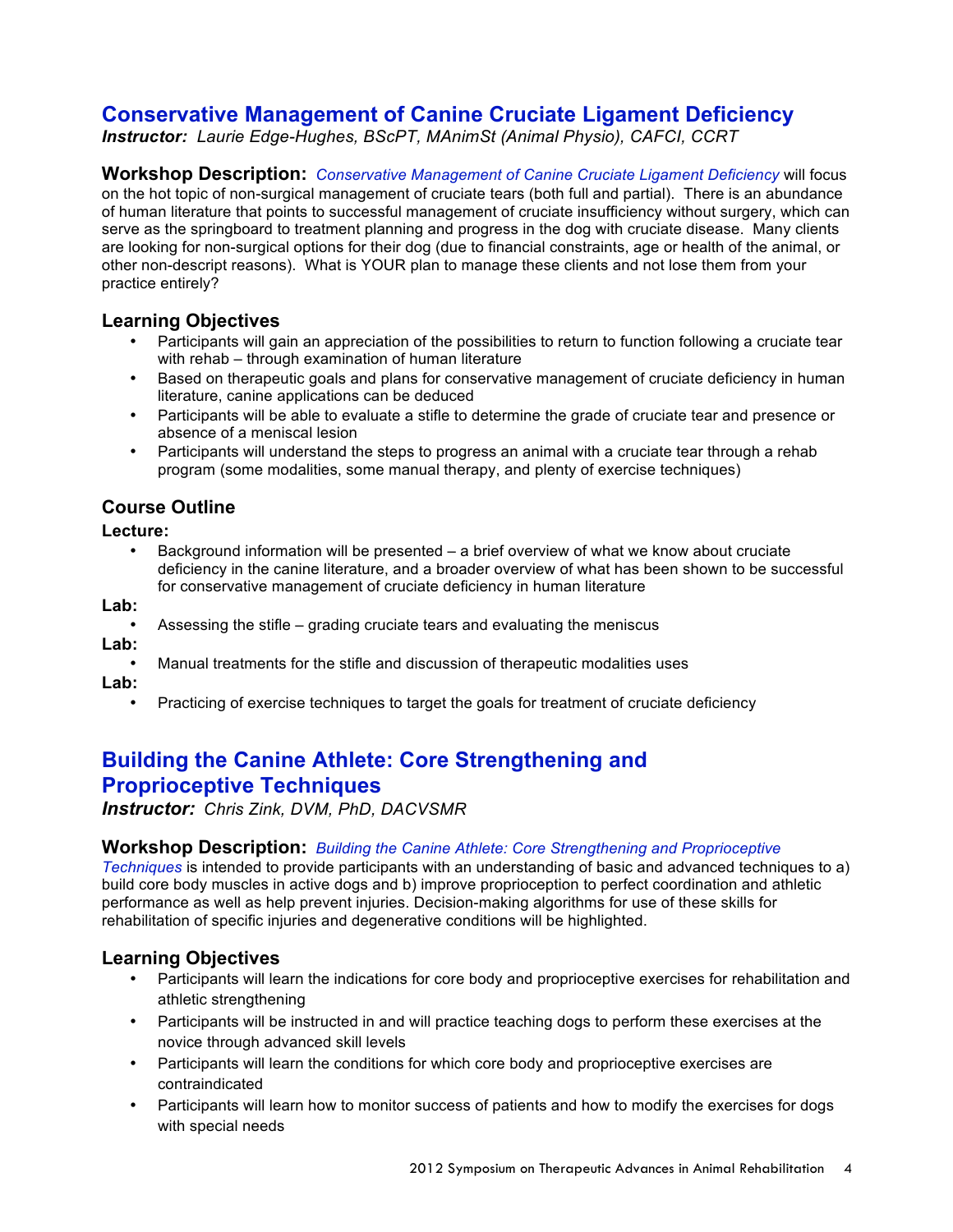# **Building the Canine Athlete: Core Strengthening and Proprioceptive Techniques -** *cont'd*

## **Course Outline**

### **Lecture:**

- Anatomy and function of core body muscles
- Core strengthening and proprioceptive exercises to improve athletic performance
- Athletic injuries and degenerative conditions that benefit from core muscle strengthening and proprioceptive training as a component of rehabilitation
- Monitoring improvement in core strength

#### **Lab:**

- Assessment of spinal and abdominal musculature
- Exercises to strengthen abdominal muscles
- Techniques to stretch and strengthen spinal musculature
- Progressively more intense exercises for proprioception

# **Building the Canine Athlete: Therapeutic Exercises and Conditioning**

*Instructor: Chris Zink, DVM, PhD, DACVSMR*

#### **Workshop Description:** *Building the Canine Athlete: Therapeutic Exercises and Conditioning* is

intended to provide participants with an understanding of a) basic through advanced therapeutic exercises to target specific body components for regaining strength and coordination, and b) current concepts in conditioning to promote improved athletic performance in dogs. Decision-making algorithms for use of these skills for rehabilitation of specific injuries and degenerative conditions will be highlighted.

## **Learning Objectives**

- Participants will learn the indications for therapeutic exercises for rehabilitation and athletic strengthening
- Participants will be instructed in and will practice teaching dogs to perform these exercises at the novice through advanced skill levels
- Participants will learn the conditions for which specific therapeutic exercises are contraindicated Participants will learn how to monitor success of patients and how to modify the exercises for dogs with special needs

# **Course Outline**

### **Lecture:**

- Anatomy and function of limb muscles
- Conditioning to improve athletic performance
- Athletic injuries and degenerative conditions that benefit from therapeutic exercise as a component of rehabilitation
- Monitoring improvement in strength and coordination

- Palpation of limb musculature
- Therapeutic exercises used in rehabilitation
- Use of thermal imaging to monitor progression and to identify areas of inflammation involving limb musculature
- Progressive exercises for conditioning the canine athlete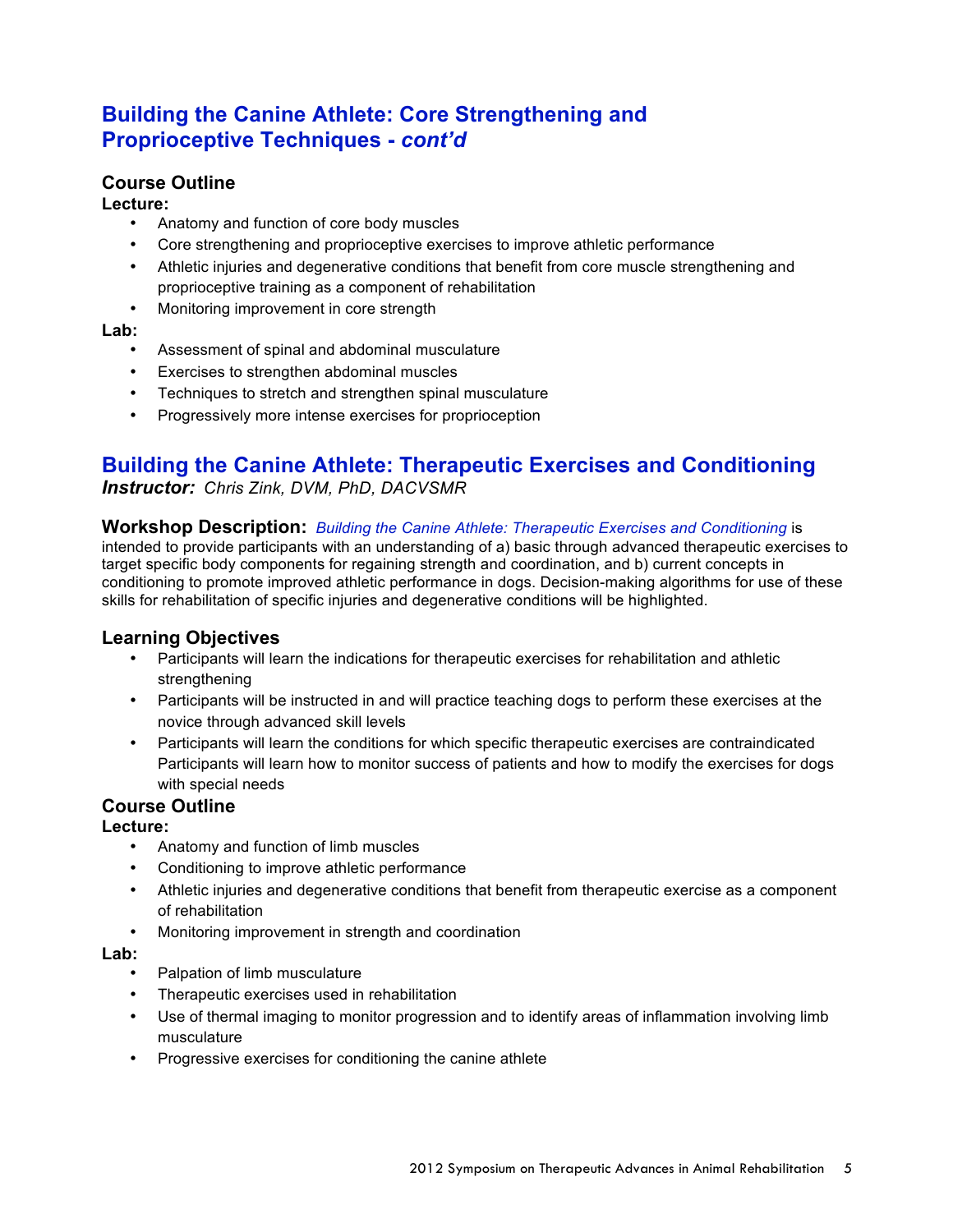# **Massage and Manual Therapy for Healing, Pain Reduction, and Restoration of Motion**

*Instructor: Jeffrey Flocker, MPT, CMT, CCRP, CCRT*

**Workshop Description:** *Massage and Manual Therapy for Healing, Pain Reduction, and Restoration* 

*of Motion* is intended to provide participants who lack confidence in their manual skills with the knowledge and techniques required to return to the clinic and begin helping patients with soft tissue problems.

# **Learning Objectives**

- Participants will learn to identify soft tissue problems as they relate to postural and/or movement dysfunction
- Participants will be able to identify, through palpation and passive range of motion, unhealthy muscle and tendon
- Participants will learn several basic techniques to manually address correcting the soft tissue problem
- Participants will be able to implement manual therapy treatment appropriate for the specific injury/dysfunction

# **Course Outline**

**Lecture:**

- Review anatomy as it relates to postural and movement dysfunction
- Remembering how muscle groups work together; bringing balance into the equation
- Learn to identify unhealthy tissues corresponding to postural and gait anomalies; what do they feel like and what can we do with them
- ROM limitations identifying whether they are joint or soft tissue related
- Developing a plan of care

- Learning to FEEL the tissue
- Understanding what to do with what you feel; know how to address correcting unhealthy tissue
- Obtain confidence with soft tissue mobilization
- Healing with the proper attitude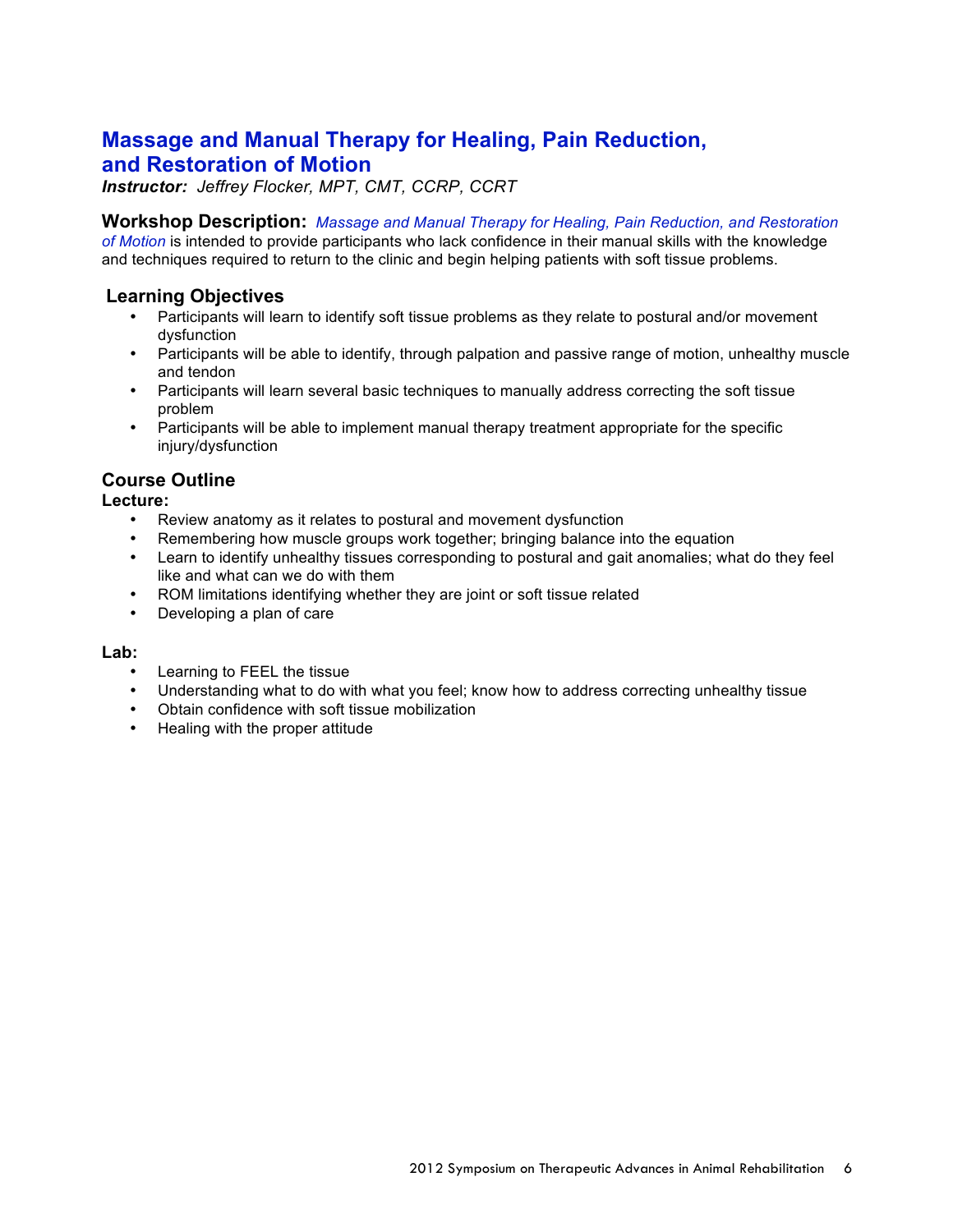# **Neurological Rehabilitation: A General Approach to Home Care and Techniques for the Immobile and Recovering Patient**

*Instructor: Jeffrey Flocker, MPT, CMT, CCRP, CCRT*

### **Workshop Description:** *Neurological Rehabilitation: A General Approach to Home Care and*

*Techniques for the Immobile and Recovering Patient* is intended to educate the participant in basic strategies and techniques to assist early recovery from neurological insult. Lecture will provide review of various neurological rehab approaches and teach how they can be implemented in a progressive manner to accelerate patient recovery. Participants will also be taught methods appropriate for use at home by owners. Lab will provide participants an opportunity to practice these techniques on patients with some degree of neurological deficit.

## **Learning Objectives**

- Participants will understand how to perform a simple neurological evaluation
- Participants will be able to interpret evaluation findings to determine appropriate plan of care
- Participants will be able to apply various techniques to aid neurological recovery
- Participants will be able to effectively teach appropriate homecare skills to owners

## **Course Outline**

#### **Lecture:**

- Review basic strategies and techniques to assist early recovery from neurological insult
- Discuss proper progression of rehab techniques as they relate to neurological deficits and functional capabilities
- Discuss home care and owner-executed care

- Evaluating the patient
- Manual techniques
- Teaching home techniques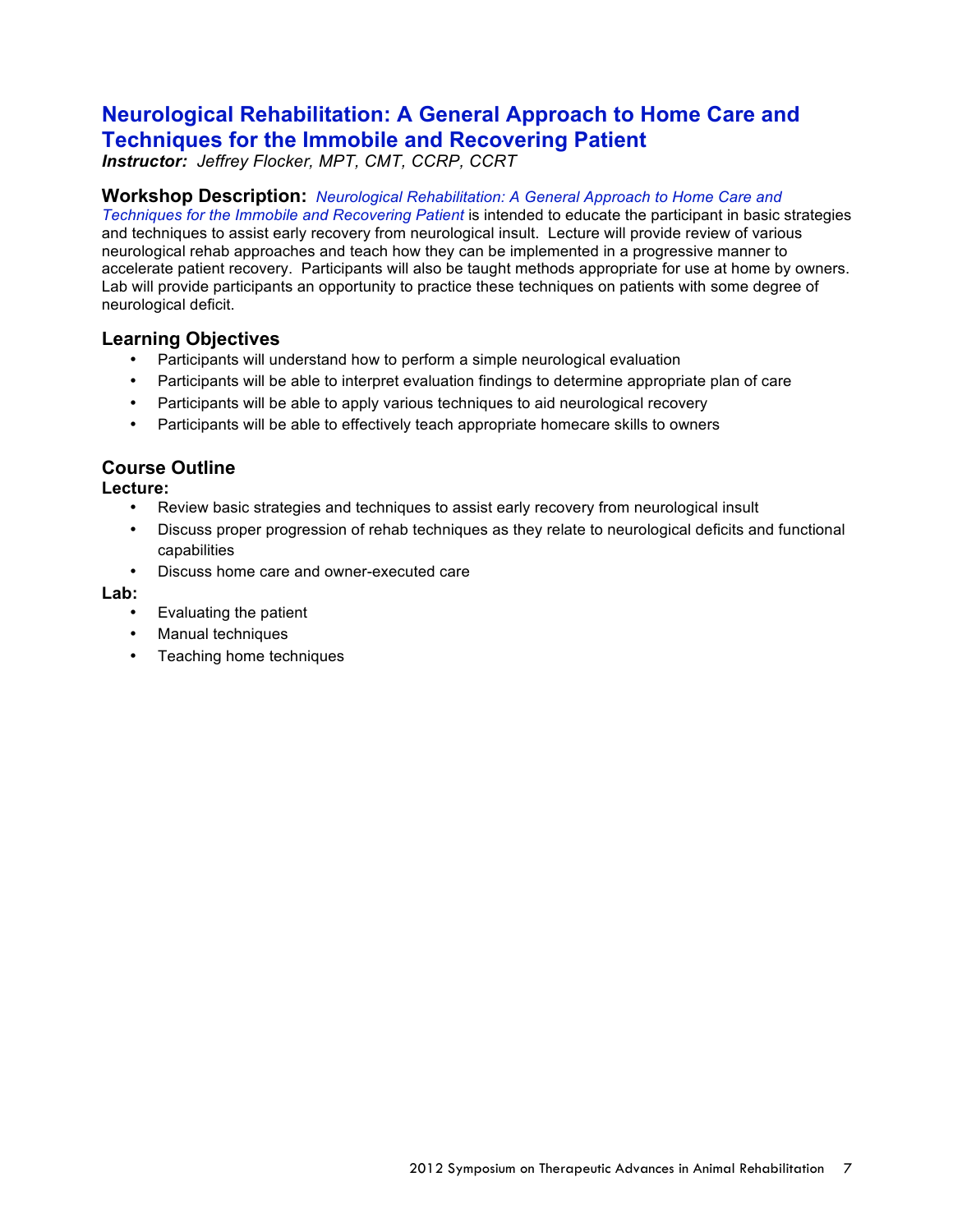# **The Canine Athlete: How Structure Affects Function and Performance**

*Instructors: Ria Acciani, MPT and David Acciani, PT*

### **Workshop Description:** *The Canine Athlete: How Structure Affects Function and Performance* is

intended to provide participants with a working knowledge of how motion is affected by structure and how structure impacts muscle function and performance. Focus will be on the canine athlete and more specifically the agility dog, as presenters' expertise is in this area. Topics also highlighted will include strengthening for structural weakness, signs of lameness, body balance, major faults, and optimal structure and movement for the agility dog.

## **Learning Objectives:**

- Participants will gain basic knowledge of structure and function of the canine athlete
- Participants will be able to conduct a quick screen for lameness and a structural evaluation for a mature canine (2y/o-10y/o)
- Participants will understand the difference between breeds due to different standards amongst breeds
- Participants will understand stresses placed on muscles and structures due to the effects structure has on motion
- Participants will understand how to help compensate for structural weakness by strengthening those areas
- Participants will gain basic knowledge to identify areas of weakness when evaluating structure

## **Course Outline:**

#### **Lecture:**

- Structure and function of the forelimb
- How motion is affected by structure
- How structure affects muscle function

#### **Lab:**

- Goniometric measurements
- Plumb line
- Boney landmarks
- Gait analysis

#### **Lecture:**

- Structure and function of the hindlimb
- Signs of lameness
- Quick screen
- Breed differences
- Sports-specific structure
- Structural considerations and demands of sport
- Weakness identification

- Goniometric measurements
- Lameness quick screen
- Structural weakness identification
- Body balance/ standing observation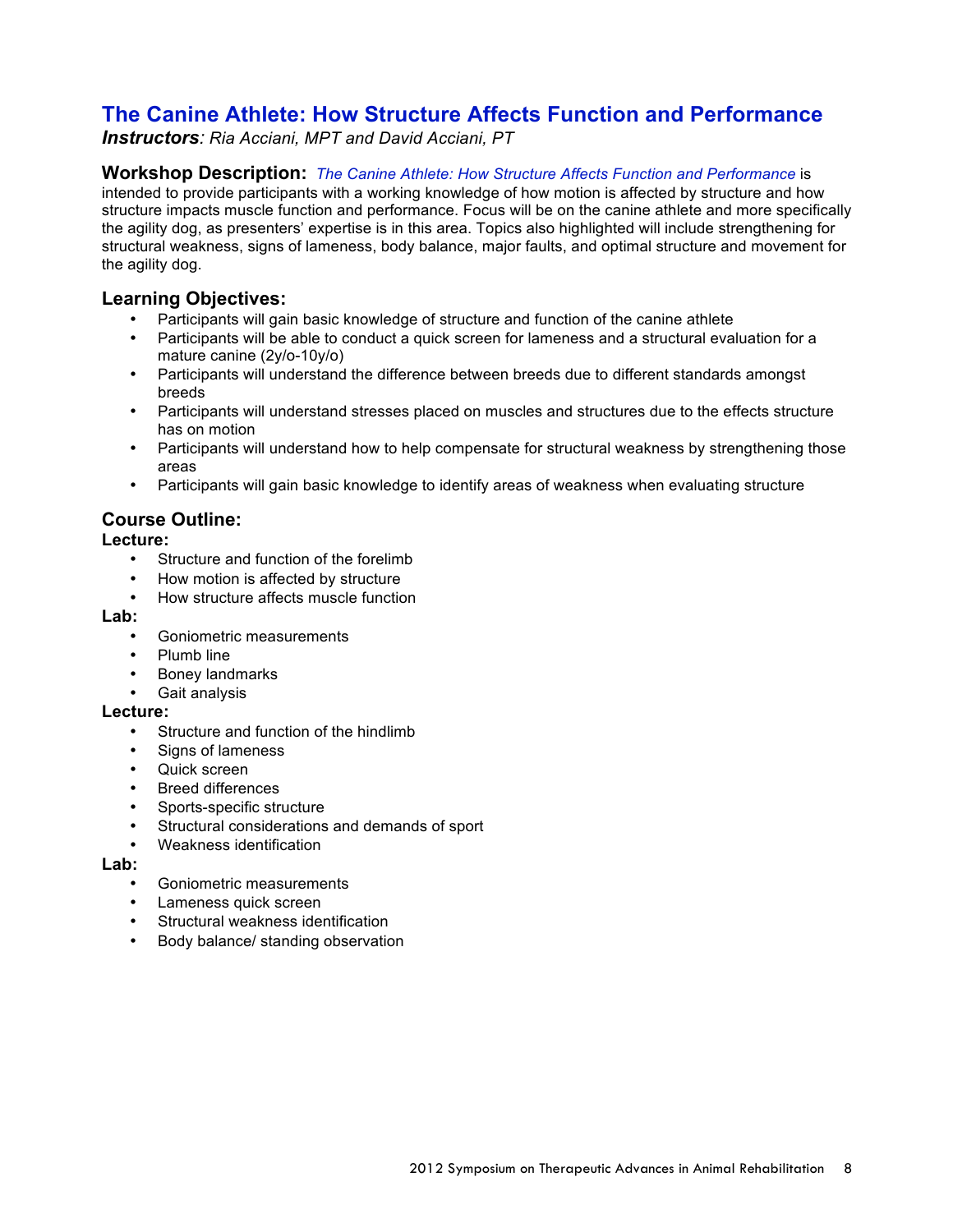# **Treatment Plans for Sports Related Injuries: Elbow, Shoulder, and Hip**

*Instructors: Ria Acciani, MPT and David Acciani, PT*

**Workshop Description:** *Treatment Plans for Sports Related Injuries: Elbow, Shoulder, and Hip* is intended to provide participants with comprehensive treatment plans including but not limited to the elbow, shoulder, and hip dysfunctions that commonly occur in the canine athlete. Treatment plans will include the 5 phases of rehabilitation, including the return-to-sports phase. Specific therapeutic exercises will be discussed for each dysfunction/diagnosis, to emphasize the clinical reasoning behind each exercise. Progression, goals, modalities, and manual therapies performed during each stage will also be discussed.

## **Learning Objectives:**

- Participant will be presented with a brief review of shoulder, hip, and elbow anatomy
- Participant will become familiar with common sports-related injuries, including how to identify specific dysfunctions presented (ex. Jump Down Syndrome, Piriformis Syndrome)
- Participant will gain a solid understanding of how to the develop and progress treatment plans
- Participant will have comprehensive knowledge of exercise progression, goal-making, and sound clinical reasoning for exercise choices/plans
- Participant will be able to incorporate and use treatment plans with sporting clientele in their practice

## **Course Outline:**

### **Lecture:**

- Anatomy of related joints
- Treatment plans for the elbow

#### **Lab:**

- Specific exercise demonstration
- Manual technique review

#### **Lecture:**

- Anatomy
- Treatment plans for the shoulder

#### **Lab:**

- Specific exercise demo
- Manual technique review

### **Lecture:**

- Anatomy
- Treatment plans for the hip

- Specific exercise demo
- Manual technique review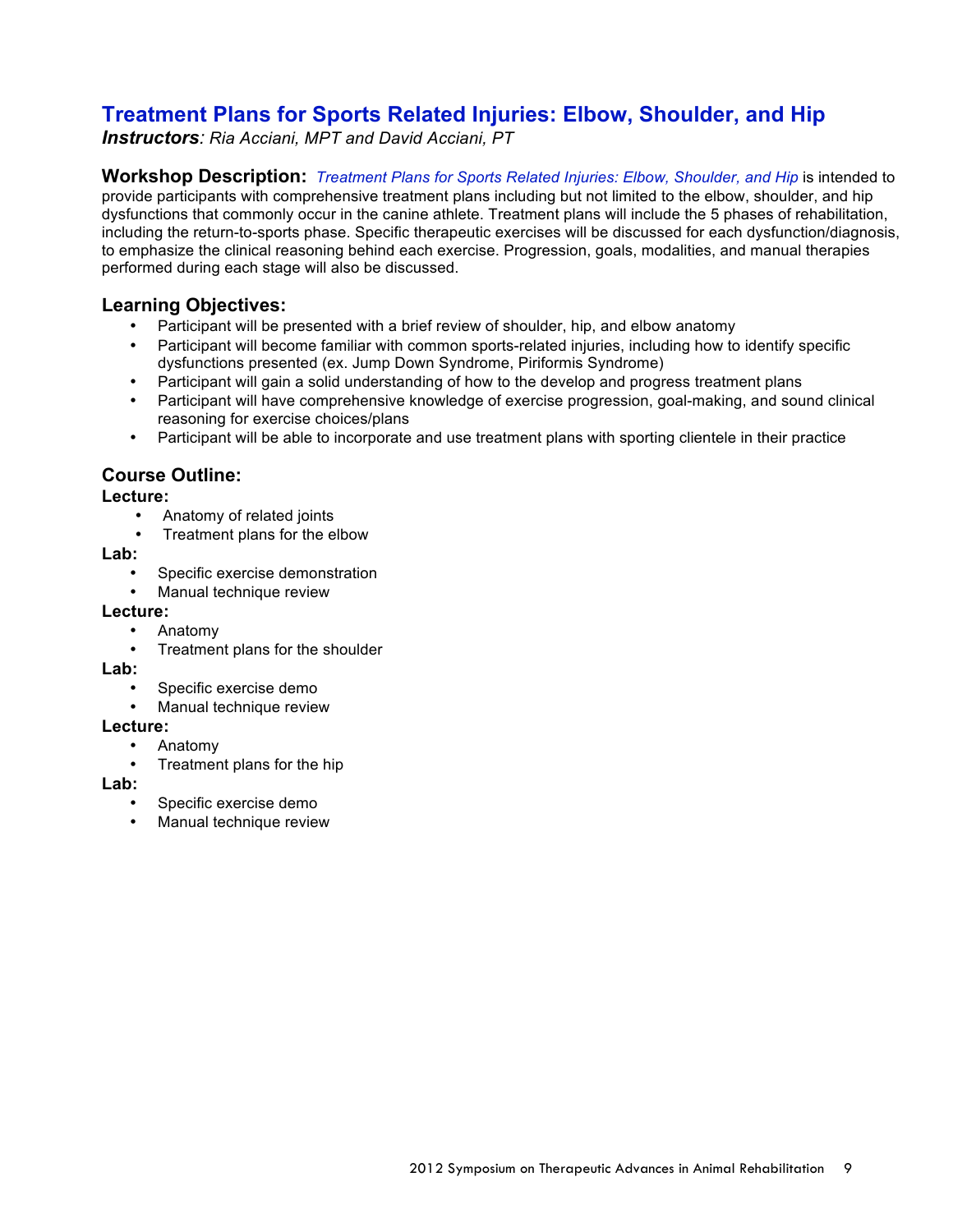# **INSTRUCTOR BIOGRAPHIES**

**Caroline Adrian, PhD, PT, CCRP -** Carrie received her BS in Biology in 1994 from Allegheny College in Meadville, PA and her Master of Science in Physical Therapy degree from North Georgia College in 1999. She received her PhD in Canine Biomechanics, the first degree of its kind in the country, from Colorado State University, with a research focus related to electromyography and the canine cruciate ligament. She was among the first to be certified as a canine rehabilitation practitioner from the University of Tennessee. Carrie has participated in a number of continuing education seminars on animal rehabilitation, both as a participant and lecturer since 1998, and has lectured nationally and internationally on the topic of veterinary rehabilitation. She is a contributor to several textbooks including *Canine Rehabilitation & Physical Therapy*, *Veterinary Clinics of North America*, and the *Clinical Textbook for Veterinary Technicians*. Presently, she serves as Vice President for the Animal Special Interest Group within the American Physical Therapy Association. Carrie is the Director of Rehabilitation Services for VCA Animal Hospitals and directs the Physical Therapy and Sports Medicine Department at VCA Veterinary Specialists of Northern Colorado in Loveland, Colorado.

**Scott Christopher, VMD, CCRP, Veterinary Orthopedic and Sports Medicine (VOSM), Group -** Dr. Scott Christopher completed his undergraduate education at Rutgers University in New Brunswick, New Jersey. Following his undergraduate work, he spent several years performing cancer research as well as hematopoietic stem cell research, which included gene therapy and bone marrow transplantation in animals. Scott went on to complete his degree in veterinary medicine at the University of Pennsylvania. During veterinary school, he was involved in a research project studying the protective role that estrogen plays in heart attacks. During his clinical year, Scott completed his Canine Rehabilitation coursework at the University of Tennessee. Scott spent a year at the University of Missouri completing a rotating internship in small animal medicine and surgery, then moved to Maryland where he joined the Veterinary Orthopedic and Sports Medicine Group (VOSM). While at VOSM, he acquired his certification in canine rehabilitation. Now, he works at VOSM's Rehabilitation Department, where he spends most of his time conducting objective gait analysis, assessment and fitting of orthotics and prosthetics, and sports medicine and physical rehabilitation evaluations. Scott lives with his wife, Kristen, their son, Andrew, and his family of conformation dogs.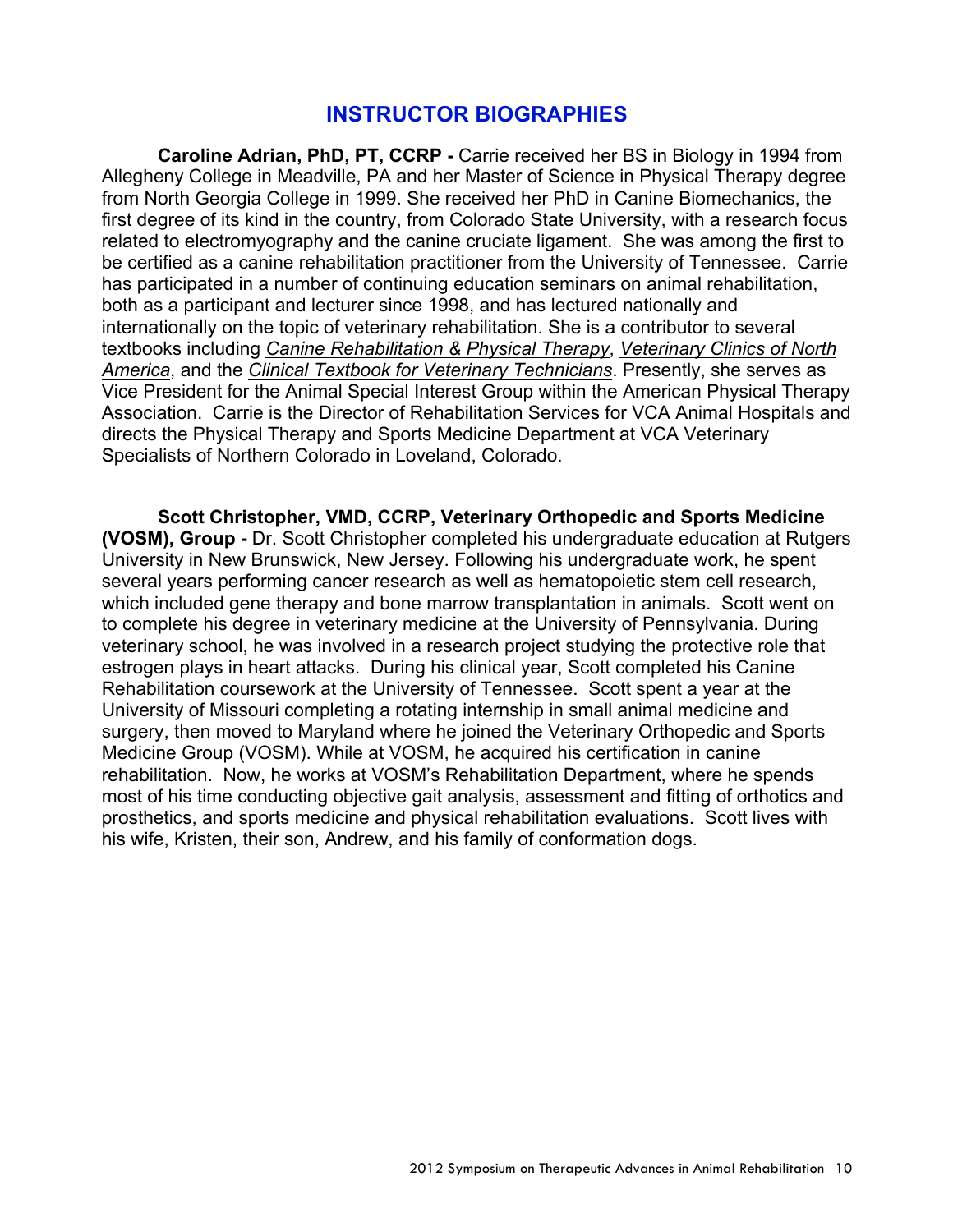**Laurie Edge-Hughes, BScPT, MAnimSt(Animal Physio),CAFCI, CCRT -** Laurie obtained her degree in physical therapy (BScPT) from the University of Alberta in 1993. Following graduation, she worked in the intensive care unit at the Foothills Hospital (Calgary, AB) before practicing at a private physiotherapy clinic (Cochrane, AB). Her broad post-graduate education has been in the field of human and canine orthopaedics, including advanced assessment and treatment in spinal and extremity neuro-musculoskeletal conditions, postural stabilization, dynamic muscular stabilization, adverse neural tissue tension assessment and treatment, and osteopathic therapeutic techniques (i.e. muscle energy, craniosacral therapy, and functional indirect therapy). Laurie received her certification in medical acupuncture from the Acupuncture Foundation of Canada Institute. She also obtained special dispensation to practice spinal manipulations in the province of Alberta.

Laurie has always demonstrated particular interest in the field of animal physiotherapy. Early on in her career, she completed numerous courses offered by the Canadian Horse and Animal Physical Therapists Association (CHAP) in this field. She initiated her practice with animals in 1993, integrating her skills and knowledge in physical therapy and rehabilitation in humans with her passion for animals. Laurie founded Four Leg Rehabilitation Therapy (Cochrane, AB) in 1997, where she provided physical therapy services to animals and their owners in the greater Calgary area. Laurie currently practices animal physical therapy at The Canine Fitness Centre Ltd. (Calgary, AB), a facility she established in 2004 in partnership with Dr. Amalia Rossi Campos MVZ, MSc and Dr. Manuel Campos, MVZ, MSc, PhD.

Other accomplishments in Laurie's professional career include holding executive positions within CHAP since its inception. This association, which Laurie now chairs, is currently known as the Animal Rehab Division (ARD) of the Canadian Physiotherapy Association. Laurie has been very much at the forefront of the field of canine physical therapy, and taught the first courses in this field in Canada (1999), the United States (1999) and Australia (2001). She has created the curricula for the Canadian Diploma in Canine Rehabilitation for the Animal Rehab Division. Laurie also lectures with the Canine Rehabilitation Institute (CRI) in the USA, a canine physical therapy and rehabilitation certification program for veterinarians, physical therapists, veterinary technicians, and physical therapy assistants. Laurie holds a certification in Canine Rehabilitation Therapy (CCRT) from the same institute. Laurie has been an invited lecturer at the Second, Third, Fourth, and Fifth International Symposia on Physical Therapy and Rehabilitation in Veterinary Medicine as well as at the Second and Third Annual Conference on Veterinary Physiotherapy at the Royal Veterinary College (London, England). Laurie is a guest lecturer for the continuing professional development program at the Royal Veterinary College (London, England), the Association of Chartered Physiotherapists in Animal Therapy (England), the Australian Animal Physiotherapy Group, the Animal Physiotherapy Group of South Africa, The Animal Rehab Special Interest Group of the USA and in 2005 & 2006 was a clinical tutor for the Master in Animal Studies in Animal Physiotherapy program at the University of Queensland (Brisbane, Australia). In 2006, Laurie received her Master in Animal Studies (Animal Physiotherapy) degree from the University of Queensland, Australia. Laurie has lectured at several physical therapy and veterinary medicine conferences, is a case examiner for the International Veterinary Association of Pain Management, and is a guest clinical skills instructor for the University of Calgary, Faculty of Veterinary Medicine.